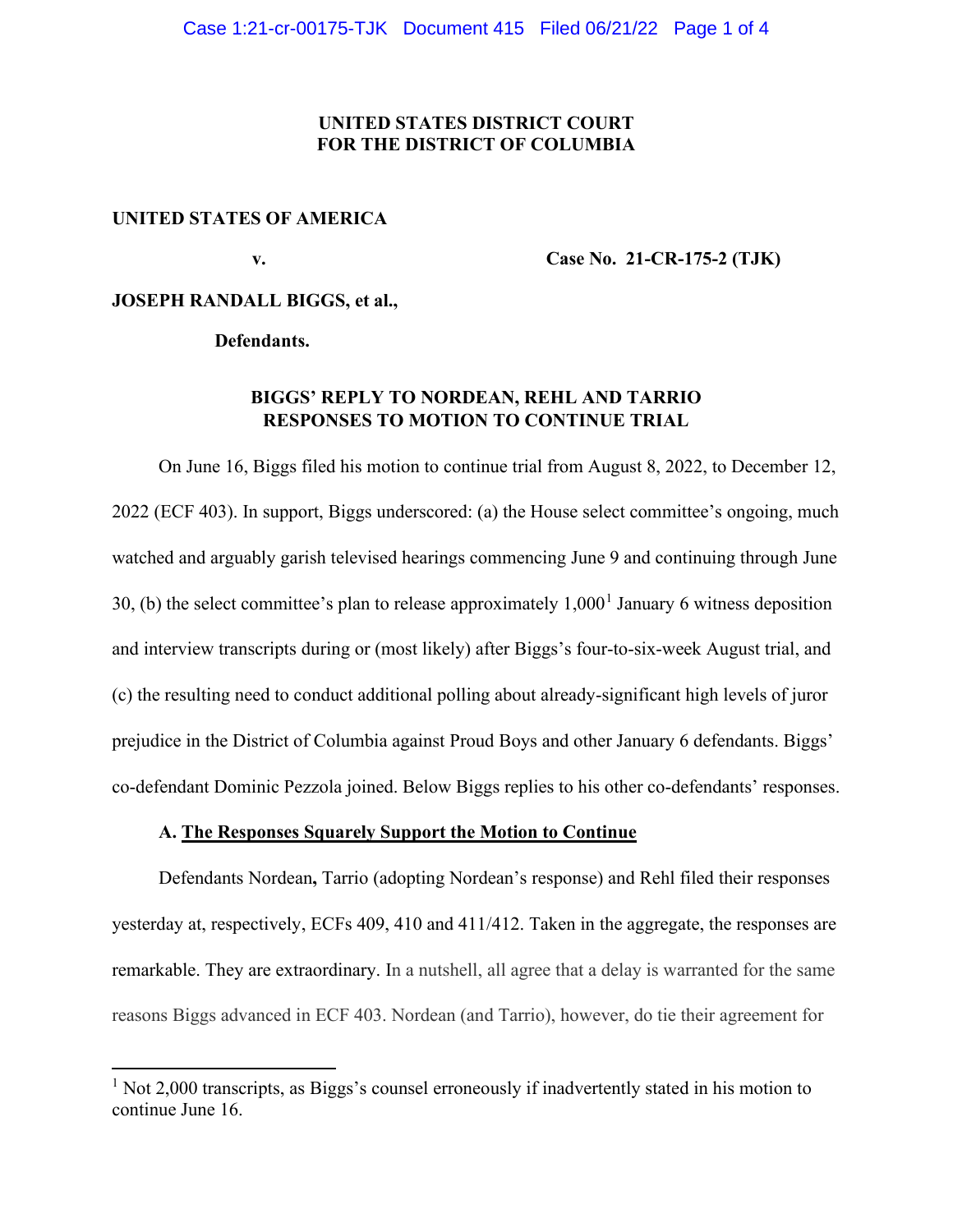### Case 1:21-cr-00175-TJK Document 415 Filed 06/21/22 Page 2 of 4

a delay to bail issues. Rehl's counsel joins that chorus but mentions candidly that she has not had an opportunity to discuss the issue—this inaccessibility is common in the case of many January 6 defendants in pretrial detention, and in Rehl's case especially--and make a recommendation to Mr. Rehl. So Mr. Rehl has not decided, and cannot decide, until he speaks with his lawyer. Overall, it appears that the Government, all defense counsel, and their clients before this Court urge a delay in trial (albeit in each case with "conditions" attached). The exceptions are Nordean and Tarrio. Nordean and Tarrio are, of course, free to disagree with their counsel on any number of matters. Nonetheless, this Court has discretion here to decide that a delay is in the interest of fairness to all defendants in 21-cr-175 based on arguments of counsel, and under what is arguably binding law on continuances where political spectacle, Congressional hearings, and related media coverage put juror impartiality at risk. *E.g., Delaney v. United States*, 199 F.2d 107, 114 (1st Cir. 1952).

#### **B. Congressional Hearings Will Persist in Contaminating the District's Juror Pool**

 When you're hit over the head with the same message, you just drown in it. After awhile, you don't know what the truth is. The message takes over your reality.

 The above is a quote by Nina Khrushcheva, a professor of international affairs, New School, New York City, on the current propaganda campaign inside Ukraine. It appeared in "Kremlin Propaganda Softens Up Targets," *NEW YORK TIMES,* Section A, Page 3 (June 18, 2022). In Biggs' case, as the select committee continues to feature the Proud Boys in its hearings, the quote speaks eloquently for itself. Moreover, and as highlighted especially by Rehl in his response, the select committee's hearings and emphasis on Proud Boys -- and especially on Biggs and Pezzola -- are likely to dominate media coverage throughout of the month of June. Moreover, the most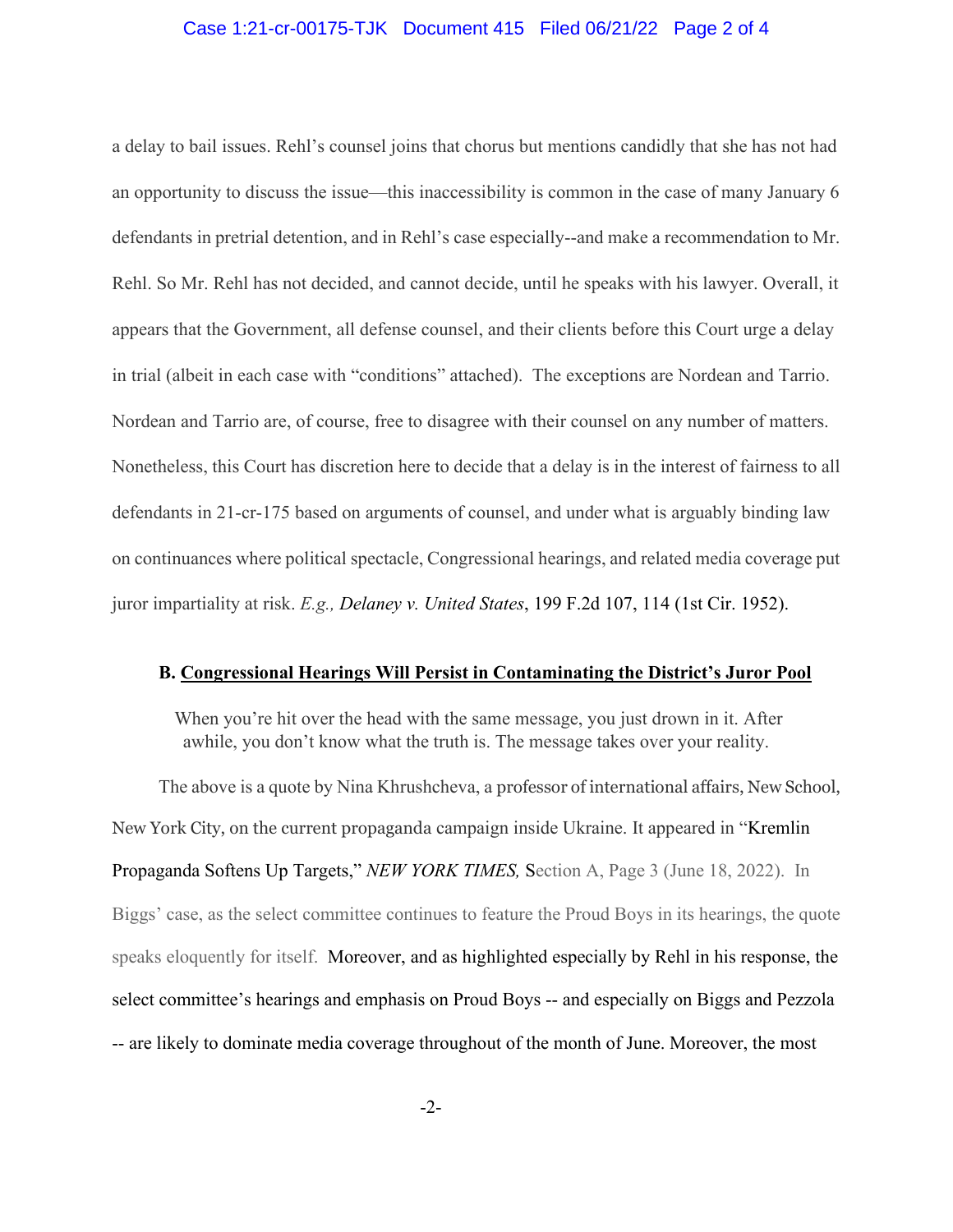### Case 1:21-cr-00175-TJK Document 415 Filed 06/21/22 Page 3 of 4

shrill and spectacular overtures about the alleged role of the Proud Boys on January 6, 2021 are arguably yet to come and showcased before the nation in the next few days. Below is a synopsis by the undersigned of the most current schedule of the select committee's remaining televised sessions. It is done by topic:

 June 23: Trump pressure on DOJ June 27: Proud Boys and 'militias' June 29 and 30: 187 minutes video of January 6 Capitol

 The above, Biggs submits, succinctly but compellingly supports the motion to continue. In the interest of seating fair jurors in this case, Biggs' motion to continue should be granted.

Respectfully submitted,

COUNSEL FOR JOSEPH BIGGS

Dated: June 21, 2022 **By:** *Isl J. Daniel Hull*  JOHN DANIEL HULL DC Bar No. 323006 California Bar No. 222862 HULL MCGUIRE PC 1420 N Street, N.W. Washington, D.C. 20005 (202) 429-6520 office  **[jdhull@hullmcguire.com](mailto:jdhull@hullmcguire.com)** 

-3-